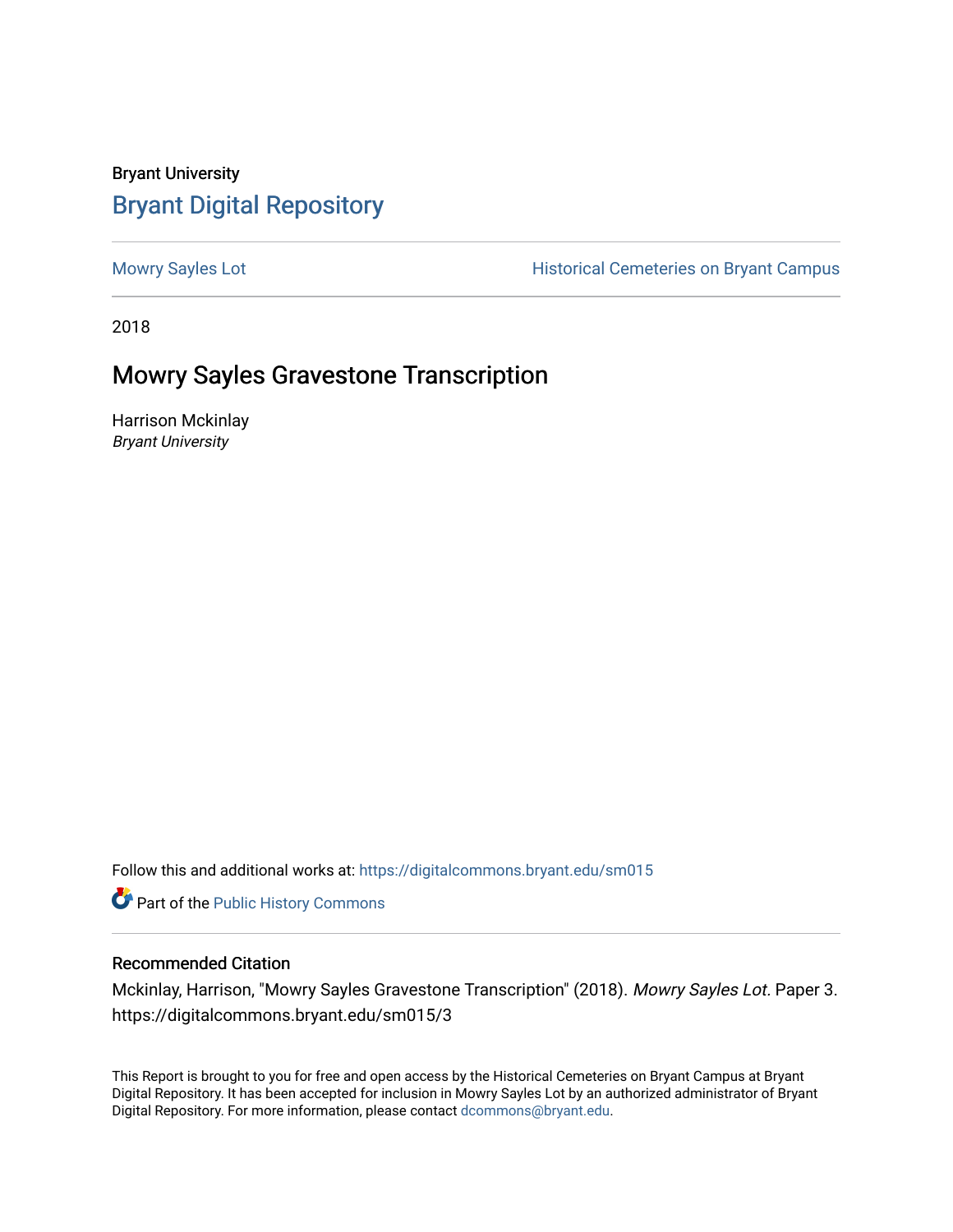Transcription of Headstones:

Public History:

Transcription of Mowry Sayles Head and foot stone:

- Location: Smithfield historical cemetery 15: Pole 183 Douglas Pike.
- Former transcriptions: Transcribed by Irene Nebicker in early 1970's. Transcribed by Ron Farrar who described lot as: "Across from Decotis Farm" Transcribed by Roger Beaudry December 23, 1996 saying the lot is open so size is an estimate.
- The stone is a completely carved made of grey slate 25 inches high and 13 inches wide.
- The stone includes an identical foot stone with the initials of M. S and 1822 on the foot stone.
- The head stone includes a weeping willow tree in an earn.
- The stone does not indicate the company of origin or the carvers name.
- The most obvious meaning of a weeping willow would seem to be the weeping part in relation to mourning or grieving a loved one. The saying "she is in her willows" implies the mourning of a female for a lost mate/husband in this the loss of a son at a young age.
- The head stone inscription reads:

| In Memory                                      |  |
|------------------------------------------------|--|
| <b>Mowry Sayles</b>                            |  |
| Eldest Son of                                  |  |
| <b>JONATHAN &amp;</b><br><b>ZERUIAH</b>        |  |
| Mowry                                          |  |
| Who Died Feb. 3,1822                           |  |
| 23 Years of Age, 8<br><b>Weeks and 20 Days</b> |  |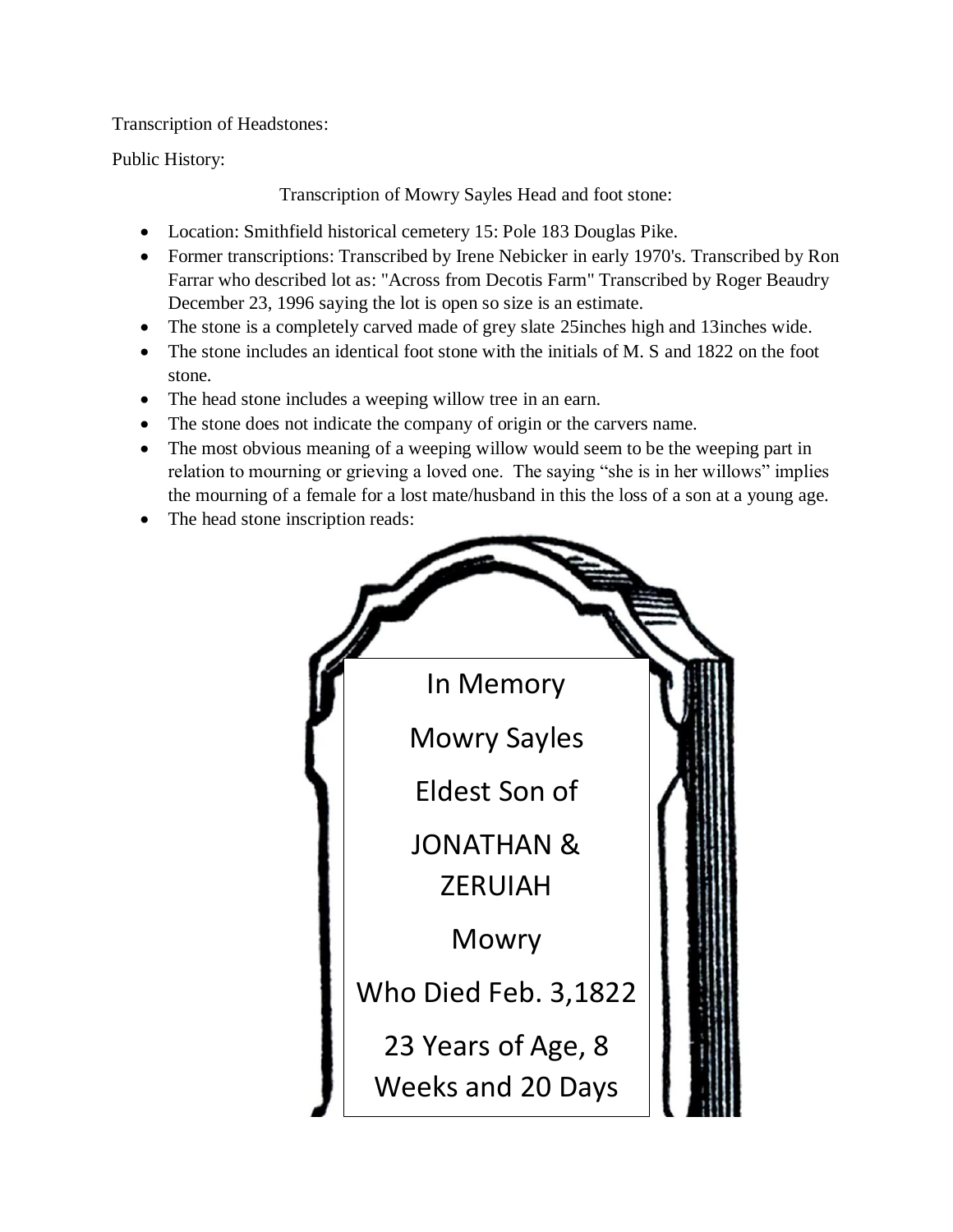Pictures of Head and Foot Stones: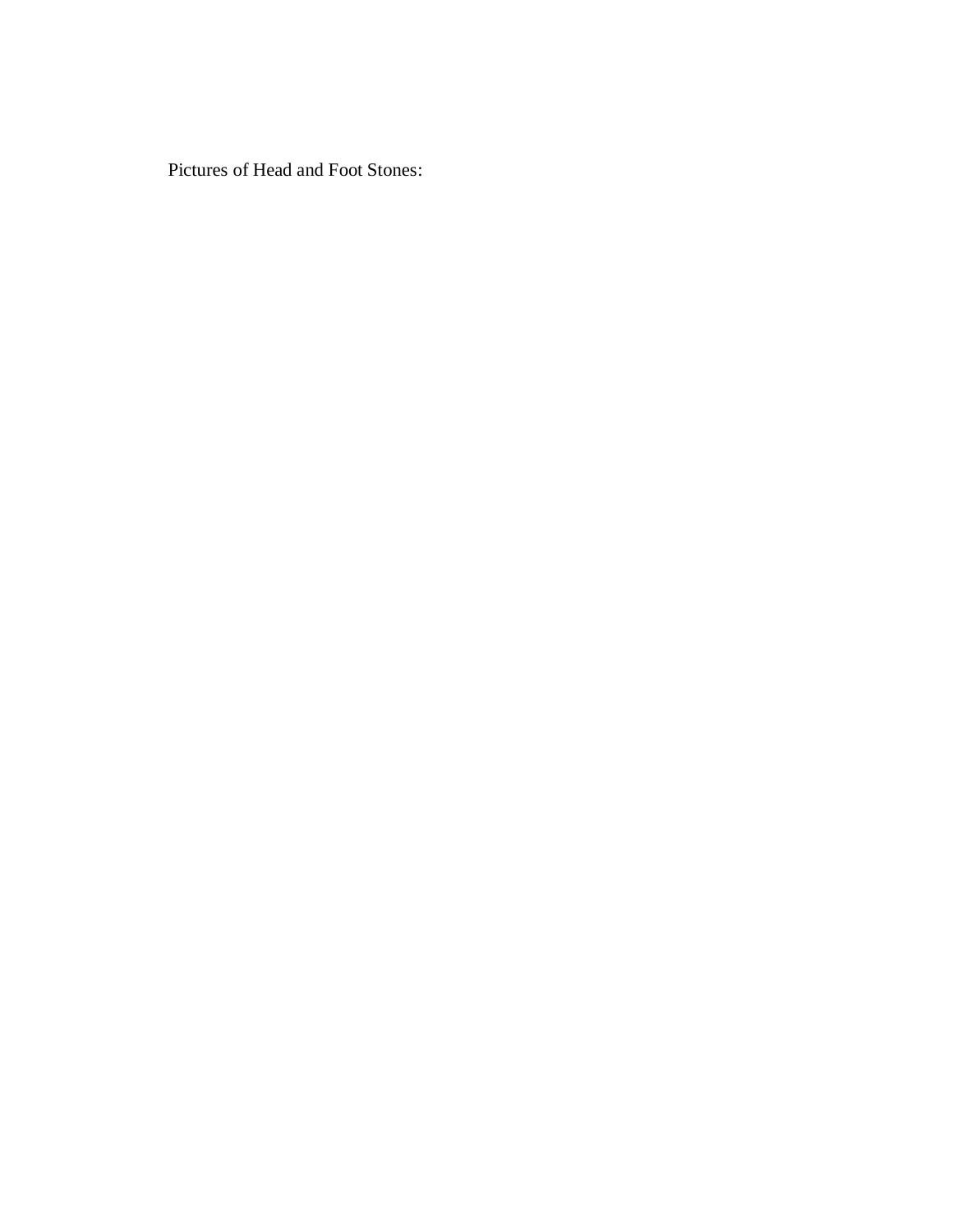